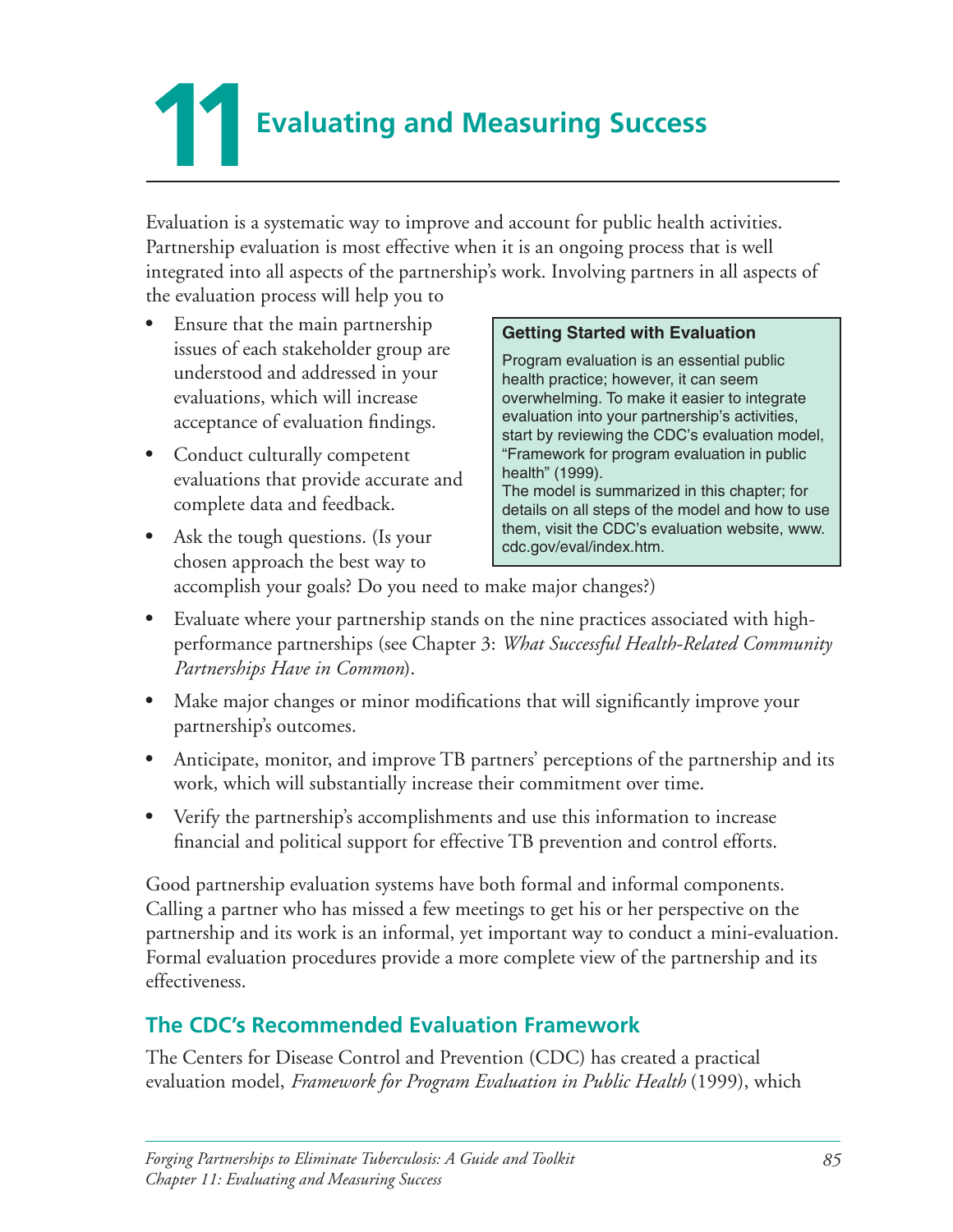can be adapted for effective use with all public health programs, including partnerships. When adapted to your partnership's individual circumstances, the framework will help you to answer the following essential evaluation questions:

- What will be evaluated? (What is the partnership? What is it trying to accomplish? In what context does it exist?)
- What aspects of the partnership will be considered when judging its performance? (Levels of trust and collaboration among diverse partners? Partners' satisfaction with partnership processes and outcomes? Amount of material resources accessed through

the partnership? Levels of awareness of<br>TB symptoms among specific segments of<br>high-risk populations?)<br>public health, which include:

What standards (e.g., type or level of  $\bullet$  Using science as a basis for performance) must be reached for the decisionmaking and action<br>
partnership to be considered successful?<br>
Expanding the quest for social equity partnership to be considered successful?<br>
Performing effectively as a service agency<br> **•** Performing effectively as a service agency (What amount of progress constitutes • Making efforts outcome-oriented success?) 

- 
- 
- 
- 
- Being accountable
- What evidence will be gathered and used to indicate how the partnership has performed? (Knowledge, attitudes, or behaviors?)
- What conclusions regarding partnership performance are justified by comparing the available evidence to the selected standards?

# *What is the CDC Framework for Program Evaluation?*

The CDC framework for program evaluation is a guide that public health professionals and their partners can use to develop and conduct useful, feasible, ethical, and accurate evaluations of their work. The framework:

- Summarizes the essential elements of program evaluation
- Provides a common frame of reference for conducting evaluations
- Clarifies the steps in program evaluation
- Reviews standards for effective and practical program evaluation
- Addresses misconceptions about the purposes and methods of program evaluation

The framework is composed of six steps (see diagram on the next page) that must be taken in any evaluation. These steps are starting points for tailoring an evaluation to a particular public health effort at a particular time. Because the steps are all interdependent, they might be encountered in a nonlinear sequence; however, an order exists for fulfilling each—earlier steps provide the foundation for subsequent progress. Thus, decisions regarding how to execute a step are iterative and should not be finalized until previous steps have been thoroughly addressed.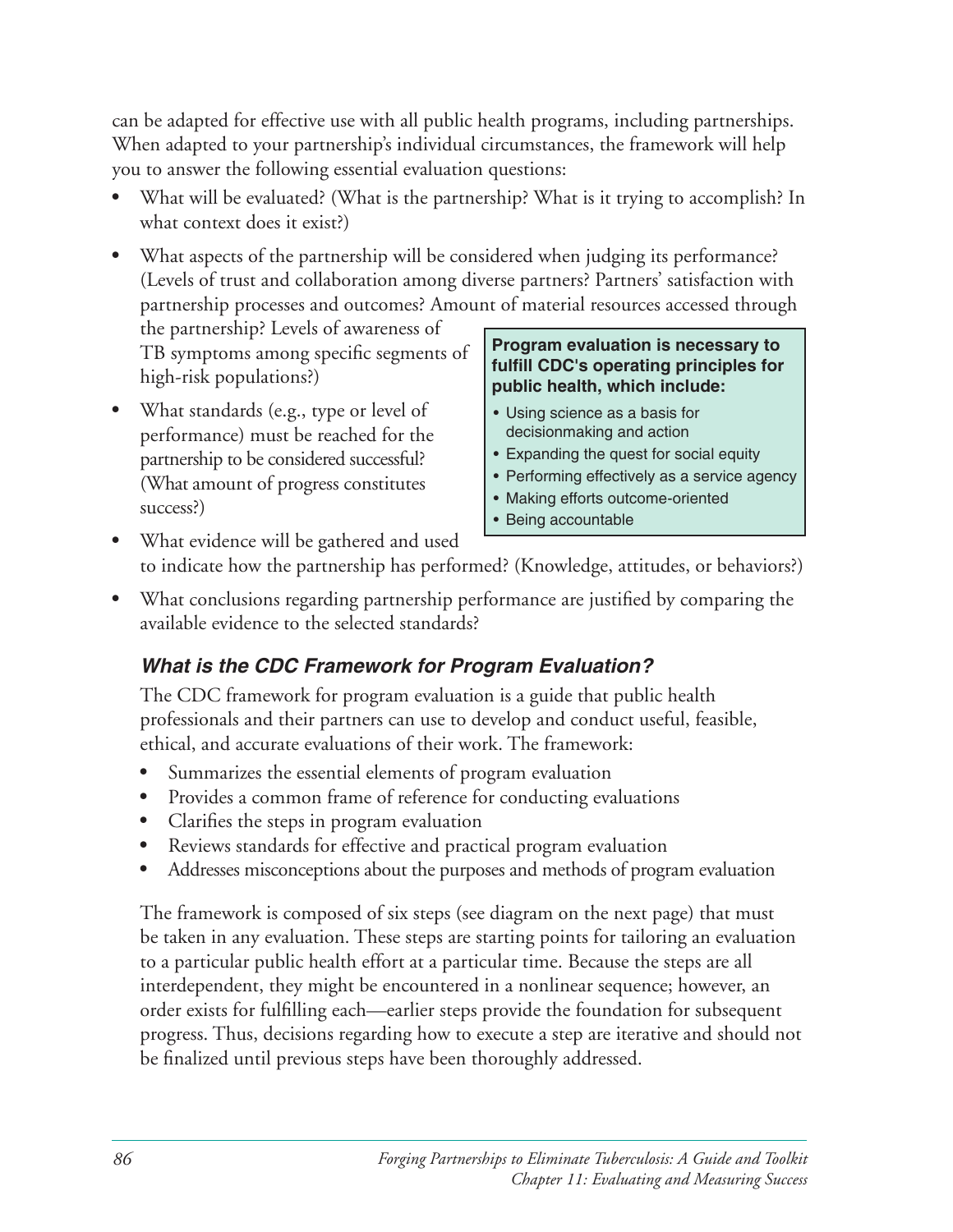## **CDC Framework for Program Evaluation**



The second element of the CDC framework for program evaluation is a set of 30 standards for assessing the quality of your partnership's evaluation practices. The standards are organized into these four categories: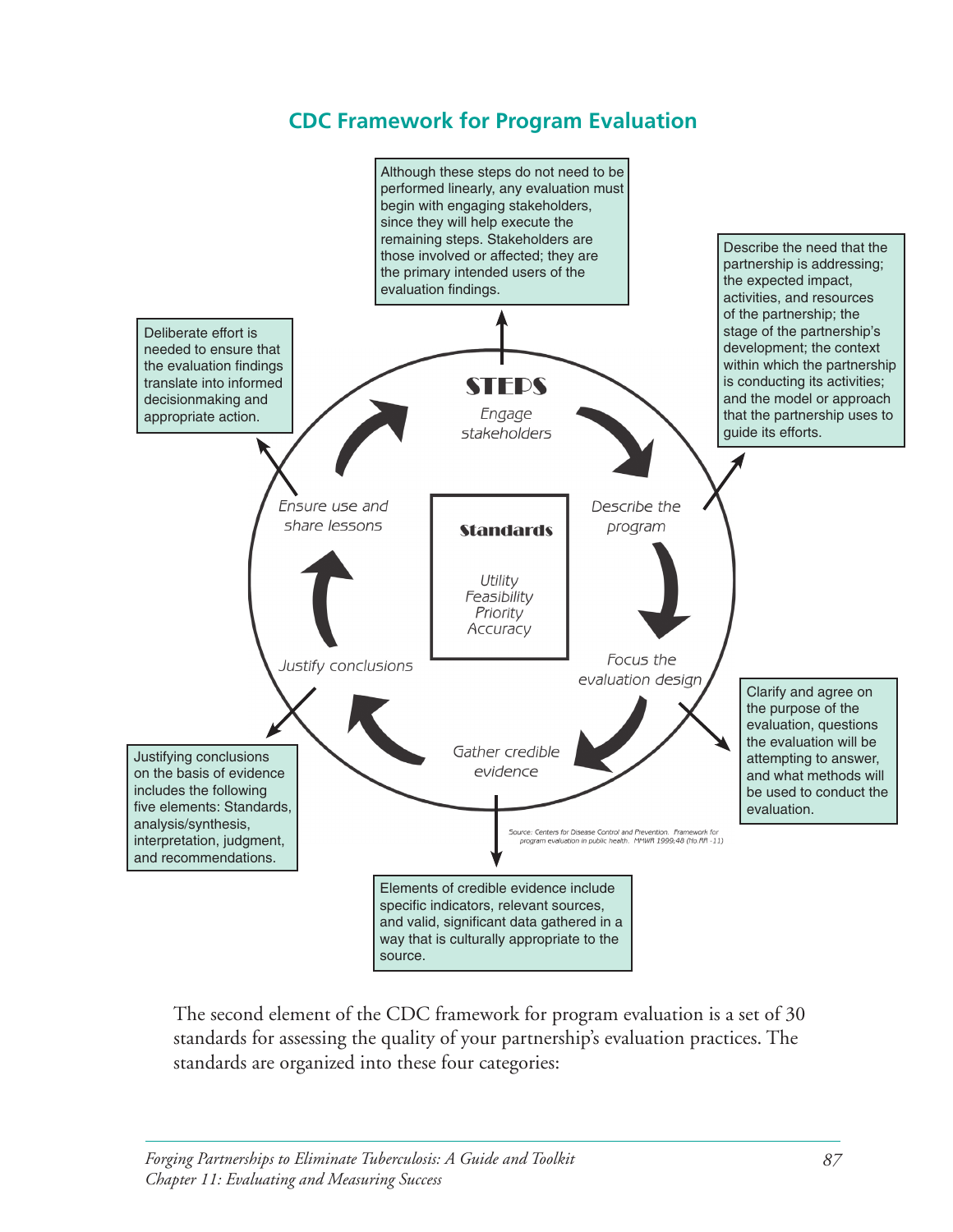Utility—To ensure that evaluation results serve the information needs of intended users 

Feasibility—To ensure that evaluation procedures are realistic, prudent, diplomatic, and economical

**Propriety—**To ensure that the evaluation is conducted legally, ethically, and with regard for the welfare of those involved and those affected

**Accuracy—**To ensure that the evaluation reveals and conveys technically accurate information

The CDC framework for program evaluation and other evaluation resources are available at www.cdc.gov/eval/index.htm.

# **A Collaborative Approach to Evaluation**

A diverse team of engaged stakeholders has a greater probability of conducting a culturally competent evaluation (i.e., one that understands and is sensitive to the persons, conditions, and contexts associated with the program). Such a collaborative approach helps to reduce suspicion and fear, increases awareness and commitment, increases the possibility of achieving objectives, broadens knowledge base, teaches evaluation skills, increases the possibility that findings will be used, and allows for differing perspectives. All of these will serve to strengthen your partnership. A collaborative approach also provides you with access to community resources when planning and conducting the evaluation.

Partners may have varying levels of involvement in developing and implementing formal evaluations. To ensure that the process runs smoothly, it is important to designate an overall evaluation coordinator. Here are some examples of evaluation roles partners can undertake: 

- Leaders of high-risk populations can engage members of their communities in the evaluation process.
- When describing the partnership, those who understand the partnership's history, purpose, operating practices, and projects are needed.
- Those with good group facilitation skills might be asked to help elicit unspoken expectations and concerns that partners may have about evaluations.
- Partnership core leadership can help focus evaluation design on questions that address specific users and uses. They can also help to set logistic parameters for the evaluation's scope, time line, and deliverables.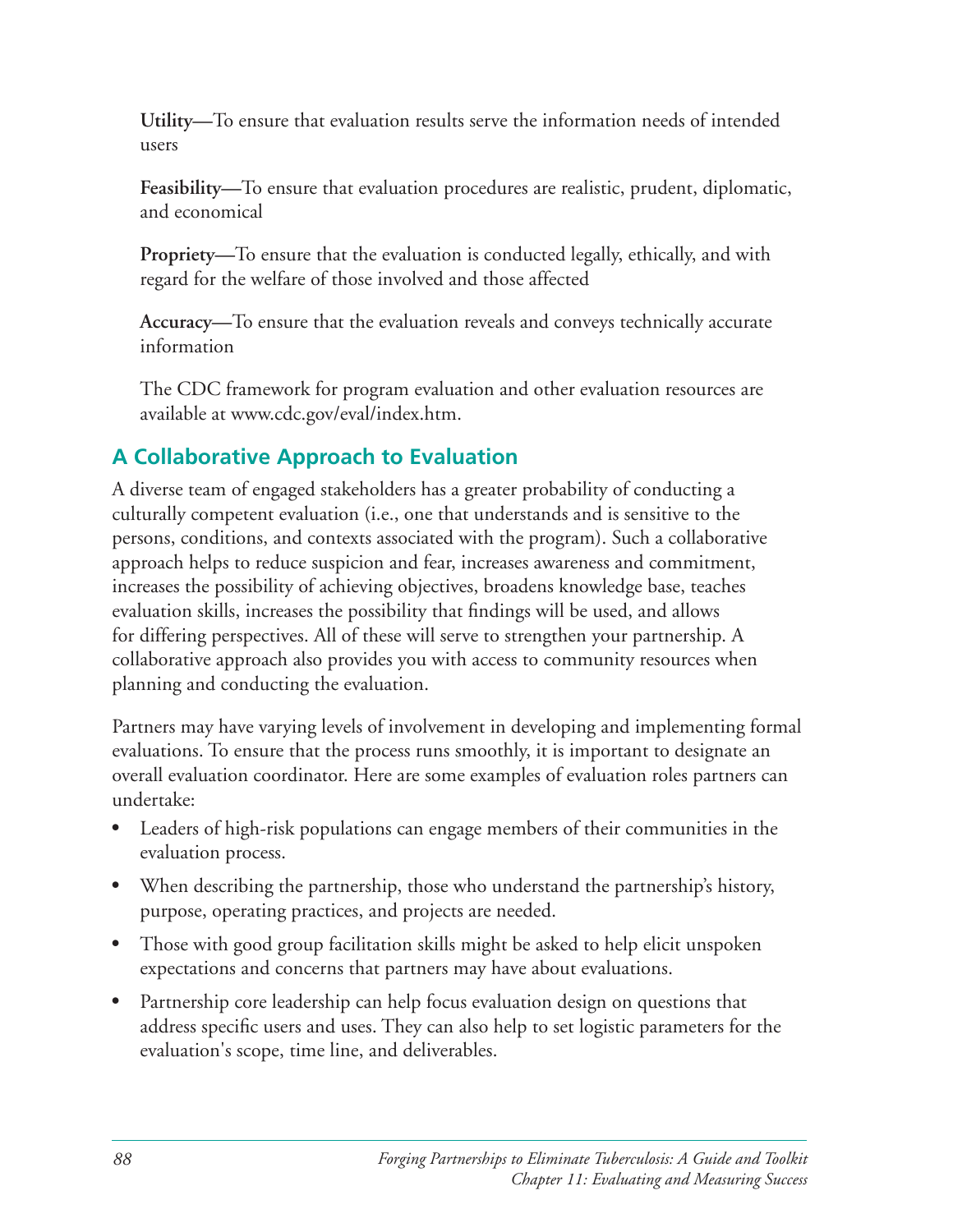- Scientists, particularly social and behavioral scientists, can bring expertise to the development of evaluation questions, methods, and evidence-gathering strategies. They can also help evaluate the partnership within its organizational and community context.
- Trusted persons who have no particular stake in evaluation results can ensure that participants' values are treated fairly when applying standards, interpreting facts, and reaching justified conclusions.
- Advocates, clear communicators, creative thinkers, and members of the power structure can help ensure that lessons learned from the evaluation influence future decisionmaking regarding program strategy.

# **Things to Keep in Mind**

- Be sure that your evaluation monitors how well your partnership conducts highperformance partnership practices (see Chapter 3: *What Successful Health-Related Community Partnerships Have in Common*).
- It is important for your partnership's core leadership to consistently support ongoing effective evaluation systems.
- When seeking foundation funds for a partnership project, be sure that appropriate evaluation procedures and their costs are included in your proposal.
- Deliberate effort is needed to ensure that lessons learned in your evaluation are used to make lasting improvements in your partnership and your overall TB prevention and control efforts.

## **Related Resources**

• *Community Toolbox* 

The University of Kansas has created a Community Toolbox with a variety of evaluation worksheets and checklists that can be used with the CDC evaluation framework. The toolbox also includes overheads summarizing important evaluation concepts. The Community Toolbox can be accessed at http://ctb.ku.edu/index.jsp.

• *Making Health Communication Programs Work* 

This 250-page publication contains a chapter entitled *Assessing effectiveness and making refinements*, which addresses designing and using effective outcome evaluations. This publication is available through the National Cancer Institute's Website at www.cancer.gov/pinkbook or by calling 1-800-422-6237.

Practical Evaluation of Public Health Programs (Course # VC0017)